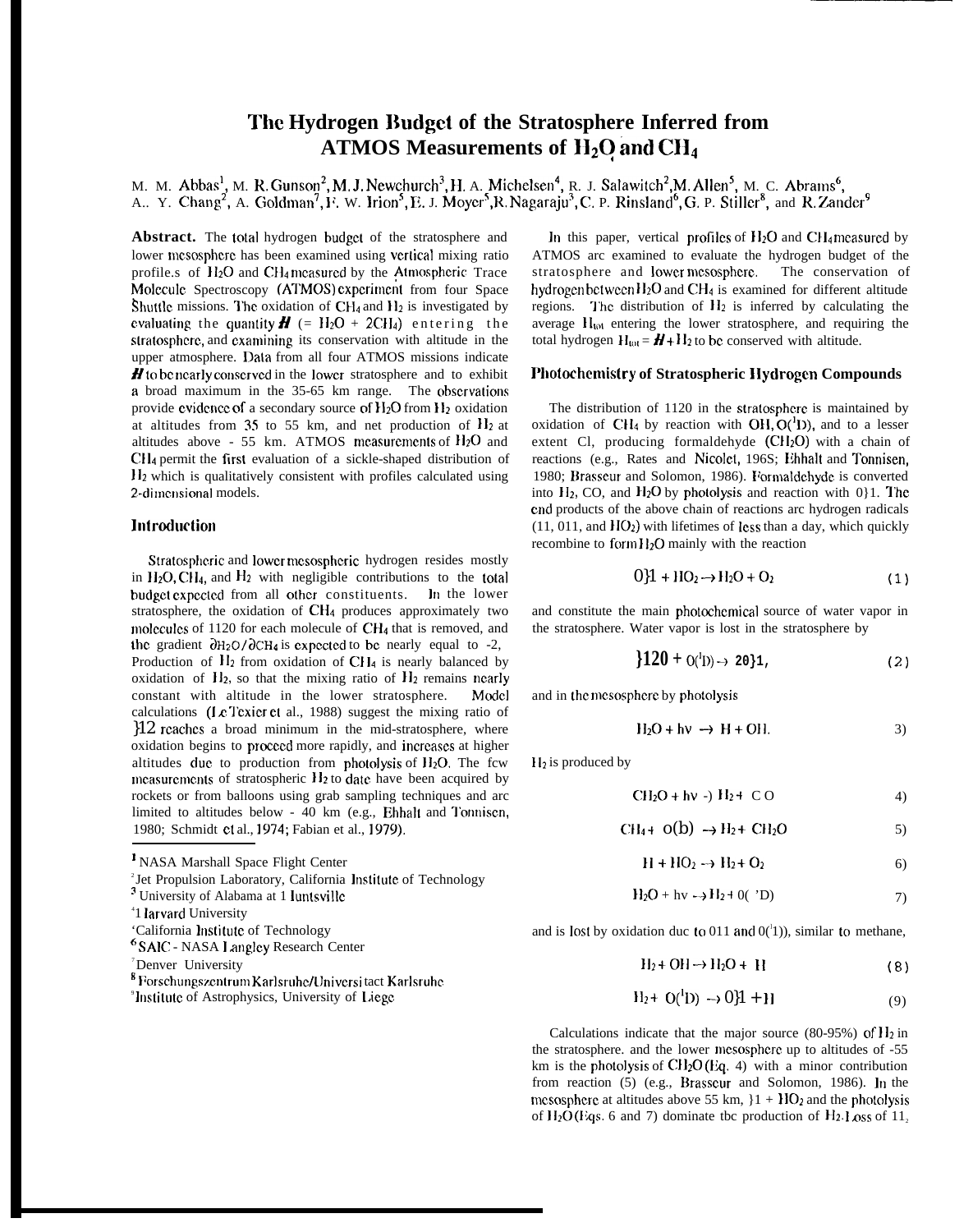in the stratosphere occurs by reaction with 011 ( $Eq. 8$ ) while loss in the mcsosphere is dominated by reaction with  $O(T)(Eq. 9)$ . The three species CH<sub>4</sub>,  $H_2O$ , and Hz ate rather long lived in the. lower stratosphere with similar photochemical lifetimes of many years; lifetimes decrease to only a few months at 40 km, In the upper stratosphere and lower mesosphere, the lifetime of  $H_2$ increases proglessively back to a fcw years. The time constants for transport for the three spccics are comparable to the photochemical Ii fetimes (e.g., Le Texier et al,,  $1988$ ); consequently, the effect of transport processes arc significant in determining global distributions.

## **Water Vapor and Methane Distributions**

1 ligh resolution infrared limb viewing solar occultation observations by ATMOS have been carried out on four shuttle missions slarting with Spacclab 3 in April 1985, and AI'I,AS 1 to 3 in April 1992, October 1993, and Novcmhcr 1994, rcspcclivcly. Data from each mission has been precesscd in a similar manner using ATMOS Version 2 processing algorithms (Gunson et al,, 1996). These observations provide simultaneous measurements of mixing ratio profiles of  $H_2O$  and CH<sub>4</sub> over various latitudes, employing optical bandpass filters in tbc  $1100-2000$  cm<sup>-1</sup> 650-24S0 cm<sup>-1</sup>, and 1580-3420 cm<sup>-1</sup> spectral regions. ATMOS rctricvcs mixing ratios of  $H_2O$  and CH<sub>4</sub> with estimated total uncertainties of  $\sim 6\%$  and 5%, respectively (Gunson et al., 1996). A comparison of ATMOS observations of  $H_2O$ , CH<sub>4</sub>, and N<sub>2</sub>0 with nearly coincident in situ mcasurcmcnts obtained in the lower stratosphere during November 1994 demonstrates the high degree of accuracy and precision of the space-borne observations (Chang et al., 1996). The current analyses examine the  $H_2O$  and CH4 measurements obtained from the four ATMOS missions, with a particular emphasis on the comprehensive data provided by the ATLAS-3 mission obtained over tbc 8 to 49"N latitude range. The high accuracy and precision of these measurements permits a qualitative evaluation of the total hydrogen budget of the upper atmosphere.

Figure 1 shows correlation plots of  $H_2O$  vs CH<sub>4</sub> for all four A'1'MOS missions, restricted to data obtained out of the polar vortex regions, with tbc open circles indicating data obtained in the  $18-35$  km range and the crosses representing data outside this range. The dotted lines in Fig. 1 with fixed slopes of -2 represent expected distributions if oxidation of each CH<sub>4</sub> molecule were to produce 2 molecules of  $H_2O$ . Deviations of the data from a slope of -2 provide information about tbc total hydrogen budget of the stratosphere. The solid lines in Fig. 1 show a linear least square tit to all measurements obtained between altitudes of 18 and 35 km. This altitude region was chosen to restrict our analysis to stratospheric air, for regions where the mixing ratio of II<sub>z</sub>is not expected to vary appreciably (e.g., Le Texier et al., 1988).

The slopes of the linear fits in Fig. 1 arc  $-2.28 \pm 0.14$  for Spacelab 3, and  $-2.12 \pm 0.07, -2.13 \pm 0.14$ , and 2.00  $\pm$  0.04 for AT1.AS 1 to 3 missions, rcspcctivcly, with the uncertainties indicating the  $1\sigma$  standard deviation of the linear regression, The estimated total uncertainties in the slope, accounting for the total uncertainty in the measurements of  $H_2O$  and Cl 14, arc:  $\pm$  0.23 for Spacelab 3, and  $\pm$  0.18, 0.21, and 0.16 for ATLAS 1 to

3, respectively. The weighted mean s1 opc  $\partial H_2O/\partial CH_4 =$ -2.07 i 0.16 for the four AI'MOS missions indicates near conservation of total  $\boldsymbol{H}$  in the lower and middle stratosphere. The region above Cl 1.4- 0.8 ppmv, however, exhibits excess  $H_2O$  and more negative slope for all four missions, and will be discussed further in the next section,

I'hc intercepts of the Iincar Icast square tits represent the average total hydrogen f/in the 18 to 35 km region:  $6.96 \pm 0.15$ ppmv for Spacclab 3, and  $7.02 \pm 0.07$ ,  $7.22 \pm 0.14$ , and 7.21  $\pm$  0,04 pprnv for ATLAS 1 to 3 respectively, with the uncertainties indicating the  $1\sigma$  standard deviation of the linear regression, With estimated systematic errors of  $6\%$  for  $H_2O$  and  $5\%$  for CH<sub>4</sub>, the total uncertainties in the intercept arc calculated to bc:  $\pm$  0.44 ppmv for Spacelab 3, and  $\pm$  0.43, 0.45, and 0.43 ppmv for A7'1 .AS 1 to 3, rcspcctivcly. Our estimate. for the amount of  $1$  I<sub>2</sub>O entering the stratosphere. is based on linear least square fits to ATMOS measurements of  $H_2O$  and  $CH_4$  collected over a wide range of altitudes and latitudes, rather than actual observations at the tropopausc, to minirnizc the sensitivity of our results to seasonal variations on 1120. Seasonal oscillations present in individual ATMOS occultations arc likely to bc averaged out by this process, since air with a variety of ages is examined (Dessler et al., 1994). Using a CH<sub>4</sub> mixing ratio of 1.70 ppmv for 1994 at the tropopause, and assuming an average yearly CH<sub>4</sub> increase of 0.46%/year between 1990 and 1994 and a 0.73%/year incrcasc over the period 1985 to 1989 (WMO, 1994), wc deduce the  $H_2O$  content of air entering the stratosphere for the four missions to bc:  $3.28 \pm 0.31$  ppmv for Spacelab 3, and 3.45  $\pm$  ().28, 3.62\* 0.31, and 3.81  $\pm$  0.29 ppmv for ATLAS1 to 3, respectively. A mean value of  $3.65 \pm 0.28$  ppmv of  $H_2O$  entry into the stratosphere, weighted to the number of observed occultations, is thus inferred from the database of the four ATMOS missions.

The mean value. of  $H<sub>2</sub>O$  entering the stratosphere observed by ATMOS is systematically lower, but within the uncertainty of measurement, than the value  $4.2 \pm 0.5$  ppm obtained by in situ measurements during May 1993 (Dessler et al., 1994). A more detailed comparison of tbc hydrogen budget inferred by ATMOS with analyses based on other remote and in situ measurements is given in Abbas ct al, (1996), which focuses on tbc seasonal variation of  $II_2O$  in the tropical lower stratosphere observed by ATMOS. The lower stratosphere observed by ATMOS during the Spacelab 3 mission in April 1985 appears dry relative. to the later ATMOS measurements. It is unclear what significance, if any, to attach to the apparent trend in the  $H_2O$  content of air entering the stratosphere inferred from the four missions, which is considerably larger than a  $0.8$  % pcr year trend in stratospheric H<sub>2</sub>O that has been inferred from a ten year time series of frost-point hygrometer measurements at Boulder, CO (Oltmans and Hofmann, 1995). A more comprehensive analysis to address the significance of the apparent trend should account fully for the different latitudinal and seasonal covcragc of the four missions, possible biases associated with the ATMOS retrievals of  $H<sub>2</sub>O$ using its various optical filters, as well as an examination of satellite, balloon-borne, and in situ measurements of CH<sub>4</sub> and  $H<sub>2</sub>O$  over the past decade.

# **IIyrlrogcn Budget of the Stratosphere and 1,owcr Mesosphcrc**

Simultaneous measurements of  $H_2O$  and  $CH_4$  provided by ATMOS permit an evaluation of the partitioning of hydrogen species in the stratosphere and lower mesosphere. The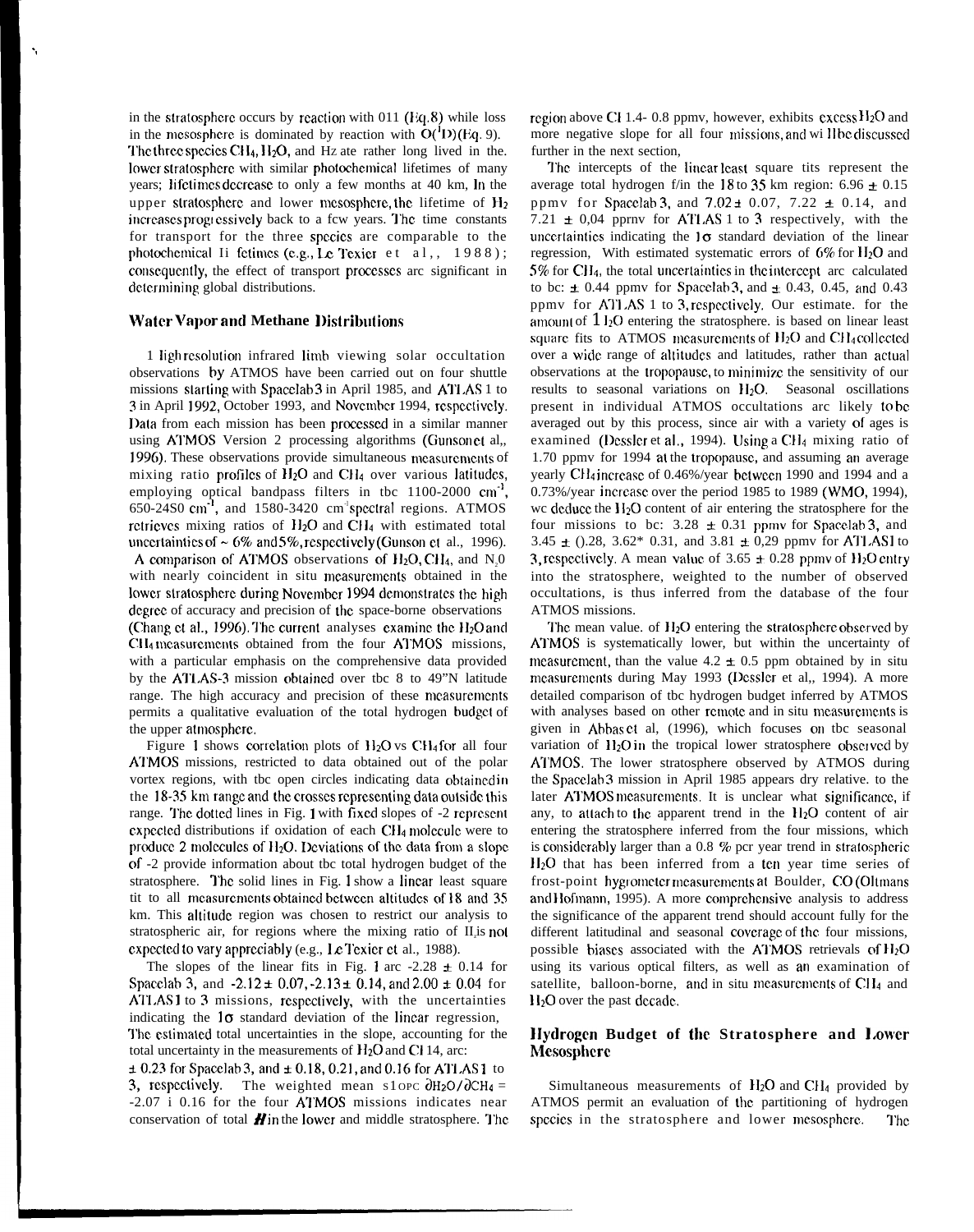$correlation plots (Fig. 1)$  for all four missions indicate an excess of  $H_2O$  relative to the amount supplied by oxidation of C $H_4$ , for  $CH<sub>4</sub>$  less than -0.5 ppmv (corresponding to altitudes of -35 km). The excess  $I_2O$  present in this region of the correlation plots is cvidence of a source of  $1120$  from oxidation of  $H_2$ . For CH<sub>4</sub> mixing ratios less than  $\sim 0.2$  ppmv (altitudes of  $\sim 5.0$  km), H<sub>2</sub>O and CH<sub>4</sub> arc positively correlated, demonstrating the conversion of  $H_2O$  and CH<sub>4</sub> to  $H_2$  by reactions  $H + HO_2$  and photolysis of  $H<sub>2</sub>O$  (Eqs. 6 and 7).

A vertical distribution for  $H_2$  can be inferred from ATMOS measurements of  $H_2O$  and CH<sub>4</sub> by assuming total hydrogen  $H_{tot}$  =  $(H - t H<sub>2</sub>)$  transported to the lower stratosphere from the troposphere is conscrvcd with altitude. Pigurcs 2a-b show tbc average vertical profiles of CH<sub>4</sub>, H<sub>2</sub>O and **H**, obtained from 27 ATLAS-3 representative sunset occultations for mid-latitudes in the  $28-49^{\circ}$ N range, and from 13 occultations for low-] atitudes in the.  $8-28^\circ$ N range, respectively. The error bars indicate the quadrature sum of 10 standard deviation of the mean values and systematic errors arising from  $6\%$  and  $5\%$  uncertainties in the spectral parameters of  $H_2O$  and CH<sub>4</sub>. The vertical profiles of  $\boldsymbol{H}$ have been smoothed using polynomial curves to remove small scale structures. It is clear from both the observed and smoothed plots that  $\boldsymbol{H}$  is not conserved with altitude. The maximum of the quantity  $\boldsymbol{H}$  at altitudes higher than 60 km demonstrates that production of' 112 by  $H + \{10, \text{and photolysis of } H_2O \text{ become}$ important at these altitudes.

Distributions of  $H_2$  have been derived by subtracting the smoothed curve lit for  $\boldsymbol{H}$  from a constant value for  $H_{tot}$  of 7.80 ppmv assuming a tropospheric mixing ratio of  $H_2 = 0.55$  ppmv (Ehhalt and Tonniscn, 1980) and a value of  $\mathbf{H} = 7.25$  ppmv based on ATMOS/ATLAS-3 observations in the N | I at mid-] latitudes and the tropics. The minimum mixing ratio inferred for  $H_2$  at mid-latitudes is  $0.15 \pm 0.1$  ppmv at - 50 km, and  $0.18 \pm 0.1$ pprnv at the tropics. The uncertainty in this case represents the standard deviation of the mean profile for  $\boldsymbol{H}$ , and dots not include systematic errors in the measurements of  $H_2O$  and  $CH_4$ . The inferred profile for  $H_2$  is sensitive also to seasonal and episodic variations in  $\mathbf{H}$  neither of which arc accounted for in the present analysis. For example, profiles for H<sub>2</sub> inferred from ATLAS1 mcasurcmcnts (not shown) exhibit a shallower minimum (Icss variation with altitude) than profiles shown in Fig. 2.

A comparison of the plots in Pigs. 2a-b shows that the mixing ratios of  $H_2O$  arc higher and of  $CH_4$  arc lower at the mid-latitudes for altitudes below -  $50 \text{ km}$ , as expected from the Brewer circulation. Consistent with the. indicated latitudinal differences in  $H_2O$  and CH<sub>4</sub> distributions, the inferred  $H_2$  mixing ratios arc higher in the mid-] atitude stratosphere below 50 km 'where CH4 mixing ratios arc higher and  $H_2$  is produced by oxidation of CH4 via CH<sub>2</sub>O. In the mesosphere above 50 km,  $H_2$  produced by  $\}1 +$  $11O<sub>2</sub>$  and photolysis of  $H<sub>2</sub>O$  leads to higher values in the tropics compared with the mid-latitudes.

Fig. 2c shows a comparison of the inferred  $H_2$  distributions with the profiles for mid-latitudes and the tropics calculated by Le Texier et al. (1988) using a 2-dimensional model with coupled photochemistry and dynamics, Also shown by open circles arc the observed values of  $H_2$  limited to 35 km altitude, at  $32^\circ N$ (Ehhalt and Tonniscn, 1980). Although the inferred 112 distributions for rnid-latitudes appear to bc qualitatively similar to the model calculations, the minimum inferred values arc lower than the model values. The altitude of minimum  $12$ , however, appears to be in general agreement with the 2-dimensional model. It should be noted that the in ferred 112 distributions ignore the effects of transport from the mcsosphere to the stratosphere. Model calculations by  $I\mathcal{L}$  Texicr et al., however, indicate that mcsosphcric transport effects arc importani for high latitudes in the winter where air rich in  $\rm{H}_2$  is transported to lower altitudes in the stratosphere. Since such large values of  $H_2$  have not been inferred for the low and mid-] atitudes regions considered here, consistent with the mode] calculations of Le Texier et al., the effect of mesospheric transport does not appear to be evident,

#### **Conclusions**

An examination of measurements of  $1 \text{ l}_2\text{O}$  and CH<sub>4</sub> made by ATMOS indicates that the quantity  $\mathbf{H} = (H_2O + 2CH_4)$  is conserved in the lower and middle stratosphere and yields an average water vapor entry into the stratosphere of  $3.66 \pm 0.28$ ppmv.  $\boldsymbol{H}$  is not conserved in the upper stratosphere and lower mesosphere and has a curved structure with a maximum at -50-55 km. This structure is evident in the correlation plots of  $H_2O$  vs CH<sub>4</sub> for all four missions. The region near  $\sim$  50 km is characterized by an excess abundance of  $H<sub>2</sub>O - 0.4$  ppmv, providing evidence of a source of  $H_2O$  from oxidation of  $1_2$ , whereas the decrease in  $\boldsymbol{H}$  observed at higher altitudes implies net production of  $H_2$  from  $H_2O$  and CH<sub>4</sub>. The distribution of  $H_2$ inferred from variation of  $\boldsymbol{H}$  with altitude indicates a sickle-shaped profile with a constant mixing ratio at altitudes of  $\leq$  35 km, a minimum at - 50 km, and increasing to > 1 ppmv above 65 km. The inferred distribution of  $H_2$  is in qualitative agreement with the values obtained from a 2-dimensional coupled photochemical-dynamical model.

**Acknowledgements:** Research at the Jet Propulsion 1 aboratory (JP1 ,), California Institulc of Technology is performed under contract to the National Aeronautics and Space Administration (NASA).

# **Rcfcrcnccs**

- Abbas, ct al., Stratospheric mcasurcmcnts of water vapor and methane by ATMOS/ATLAS-3: Methane oxidation and troposphere to stratospbcrc transport, Cicophys. Rcs. Iztt., this issue, 1996.
- Bates, D. R. and M. Nicolet, Atmospheric hydrogen, Plan. Spa, Sci., 13,905-909, 1965.
- Brasseur, G. and S. Solomon, Acronomy of the Middle Atmosphere, D. Reidel Publishing, Holland, 19S6.
- Dessler, A. E., et al., An examination of the total hydrogen budget of the lower stratosphere, 21,2563-2566, 1994.
- Ehhalt, D. 11. and A. Tonnisen, Hydrogen and carbon compound in the stratosphere, 129-151, in Proc. NATO Advan, Study lnstitutc on Atmospheric Ozone, eels., M. Nicolct and A. C. Aikcn, U. S. Department of Transportation, Washington, D. C., 1980.
- Fabian, P., et al., Simultaneously measured vertical profiles of  $H_2$ , CH<sub>4</sub>, CO, N<sub>2</sub>O, CFCl<sub>3</sub>, and CF<sub>2</sub>Cl<sub>2</sub> in the midlatitude stratosphere and troposphere, J. Geophys. Res., 84, 3149, 1979.
- Gunson, M. R., et al., The Atmospheric 'f'race Molecule Spectroscopy experiment deployment on the ATLAS-3 Space Shuttle Mission, this issue.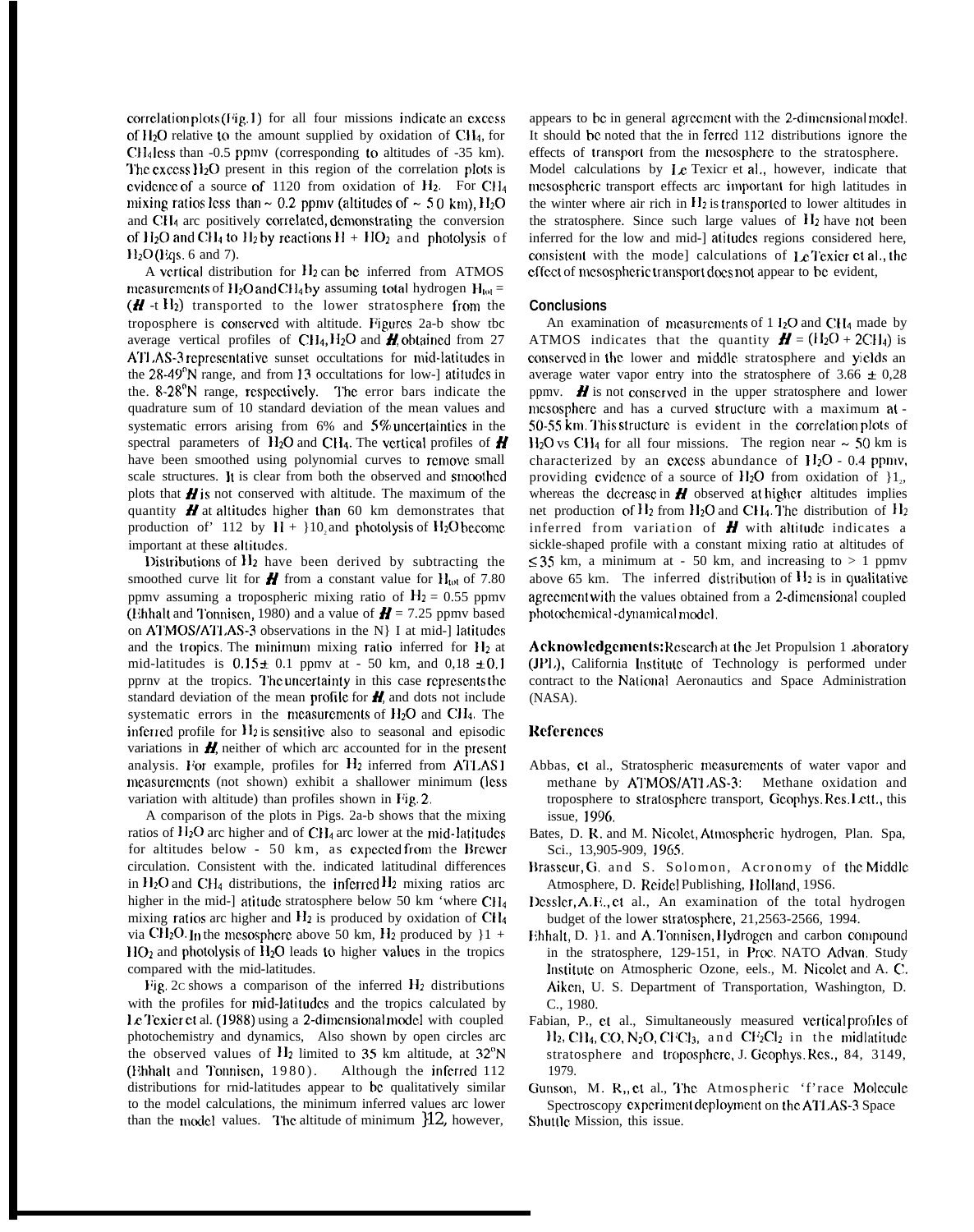**I.e. Texicr, }1.S.** Solomon, and **R.R.** Garcia, The role of molecular lower-sirstcrsphcric water vapor at a mid-latitude northern hydrogen and methane oxidation in the water vapor budget of hemisphere site from 1981 to 19 the stratosphere, Q.J.R. meteorol, Sot., 114, 281-295, 1988. 1995.

hemisphere site from 1981 to 1994, Nature, 374, 146-149,

Figure 1. (a) Plot of H<sub>2</sub>O vs CH<sub>4</sub> for 8 occultations for Spacclab-3 (April, 1985) over 50"S-31 "N latitudes (b) Same for 50 occultations for ATLAS-1 (March 1992) over  $54^{\circ}S-28^{\circ}N$  latitudes (c) Same for 26 occultations of ATLAS-2 (October 1993) over  $50^{\circ}S-67^{\circ}N$ latitudes (d) Same for 88 occultations of ATLAS-3 (November 1994) in tbc 72°S-54°N latitude range. Data obtained at altitudes bctween 18 and 35 km arc indicated by open circles, crosses represent data obtained outside this range. Only data obtained outside polar vortices arc shown. The solid lines represent linear least square fits to the data in the 18-35 km range (equations given in the text), and the dotted lines rcprcscnt tits to the same data of lines with a fixed slope of -2.



**Figure 2:** (a) The vertical profiles of CH<sub>4</sub>, H<sub>2</sub>O, and  $H = (H_2O + 2CH_4)$  from a zonal average of 33 sunset occultations over 31-49 $\degree$ N. The solid line shows a curve-fit for **H**, with a linear-fit in the lower region (b) Same as in (a) for 14 occultations over  $8-28^{\circ}N$  (c) Comparison of inferred H, distributions for mid- (filled circles) and low-latitudes (diamonds) with 2-dimensional model calculations of Le Texier et al. (1988). Observed values of H, for  $32^\circ N$  arc shown in open circles (Fihhalt and Tonnisen, 1980)

Oltmans, S. J., and D. J. Hofmann, Increase in Schmidt, U., Molecular hydrogen in the atmosphere, Tellus, 26, 78.1974.